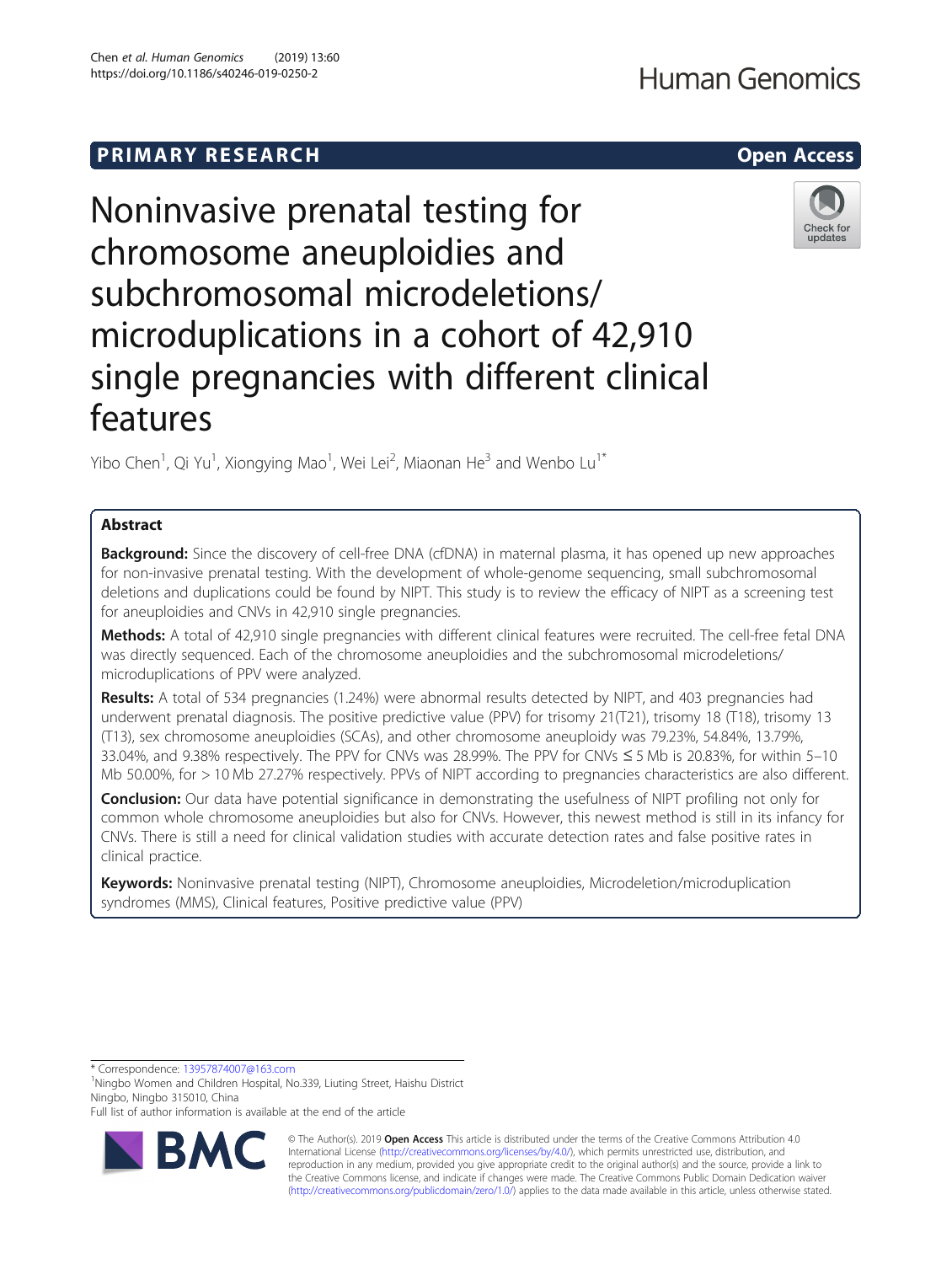# Introduction

Since the discovery of cell-free fetal DNA (cffDNA) in maternal plasma in 1997  $[1]$  $[1]$ , it has opened up new approaches for non-invasive prenatal testing (NIPT). Since 2011, massively parallel sequencing (MPS) for fetal aneuploidies has become available in more than 60 countries. NIPT using cfDNA circulating in maternal blood has opened the door to early, accurate, and safe prenatal testing, and it has been available clinically for over 8 years [\[2](#page-6-0)]. Weighted pooled detection rates and false-positive rates for screening for trisomy 21, 18, 13, monosomy X, and other sex aneuploidies are reported at 99.2% (0.09%), 96.3% (0.13%), 91% (0.13%), 90.3% (0.23%), and 93% (0.14%) respectively [[3](#page-6-0)]. A growing number of studies demonstrate that NIPT could reduce the incidence of unnecessary invasive procedures and iatrogenic fetal loss [[4](#page-6-0)]. NIPT had many additional advantages over traditional biochemical and sonographic screening, such as higher sensitivities and specificities and ability to conduct NIPT at an earlier gestational age. In China, NIPT is recommended for screening trisomy 21 (T21), T18, and T13 for patients with high risk of serological screening results in the second trimester  $[5]$  $[5]$ . Now, more and more pregnant women are willing to choose NIPT [\[6,](#page-6-0) [7](#page-6-0)].

This newest method of prenatal screening has other applications, including screening for microdeletion/ microduplication syndromes (MMS) caused by copynumber variants (CNVs) < 10 Mb. MMS are individually rare, but together account for 1–2% of all newborn congenital abnormalities and often resulting in a severe burden for families and society. More recently, further development and expansion of NIPT has focused on MMS, such as Hu et al. [\[8](#page-6-0)] and Liang et al. [[9\]](#page-6-0) demonstrated NIPT performed well in some MMS.

However, there are many problems and challenges in clinical practice, and extensive validation is needed to determine accurately its detection rate and false-positive rate. The study's objective is to review the efficacy of NIPT as a screening test for aneuploidies and CNVs in 42,910 single pregnancies.

# Results

# Patient characteristics

From April 2015 to December 2018, a total of 42,931 maternal blood samples were collected from Ningbo Women and Children Hospital in China. In 21 cases, detection failed, with a failure rate of 0.05%. Thus, the total sample included in this study was 42,910. The pregnancy gestations were  $12^{+0}$ ~ $26^{+6}$ , the years of age were 18–49, and there were 10,742 women with advanced maternal age (age  $\geq$  35 years). Clinical characteristics of the 42,910 cases are shown in Table 1. Of those 42,910 samples, there were 348 pregnant women who needed resampling due to low fetal DNA concentration in plasma; thus, the resampling rate was 0.81% (348/42910), and all the resamplings obtained a NIPT result (Table 1).

## Prenatal test results of total pregnant

Before NIPT, pregnant women conventionally conducted screening test involving fetal ultrasonography (including color ultrasound and three dimension color ultrasound) and maternal serum biomarkers determination. Ultrasonography showed that 202 (0.47%) fetuses were structurally abnormal, and there were 5749 (13.4%) fetuses with an increased NT (NT  $\geq$  3 mm). Maternal serum biomarkers determination suggested there were 2318 (5.4%) high risk pregnancies and 15,863 (36.97%) critical risk pregnancies; 8024 (18.70%) pregnancies had no clinical indications (Table 1).

#### NIPT results for T21, T18, T13, and SCAs

The flowchart is shown in Fig. [1.](#page-2-0) A total of 42,931 samples were recruited with 42,910 NIPT results, including

Table 1 Clinical characteristic of pregnant women undergoing NIPT

| Gestational age at NIPT (weeks)                | $No./N = 42910$ | Rate (%) |  |
|------------------------------------------------|-----------------|----------|--|
| $12 \times 15^{+6}$                            | 5535            | 12.90    |  |
| $16 - 19^{+6}$                                 | 24759           | 57.70    |  |
| $20 - 23 + 6$                                  | 10513           | 24.50    |  |
| $24 - 26 + 6$                                  | 2103            | 4.90     |  |
| Clinical features                              | No.             | Rate (%) |  |
| Fetal structural abnormalities by B-ultrasound | 202             | 0.47     |  |
| Increased NT                                   | 5749            | 13.4     |  |
| Other <sup>a</sup>                             | 12              | 0.03     |  |
| High risk of serological screening             | 2318            | 5.40     |  |
| Critical risk of serological screening         | 15863           | 36.97    |  |
| Advance maternal age $(≥ 35$ years)            | 10742           | 25.03    |  |
| No clinical indications                        | 8024            | 18.70    |  |

a<br>Patients with interventional surgery contraindications: reoperative infection, placenta previa, placental bleeding, poor pregnancy history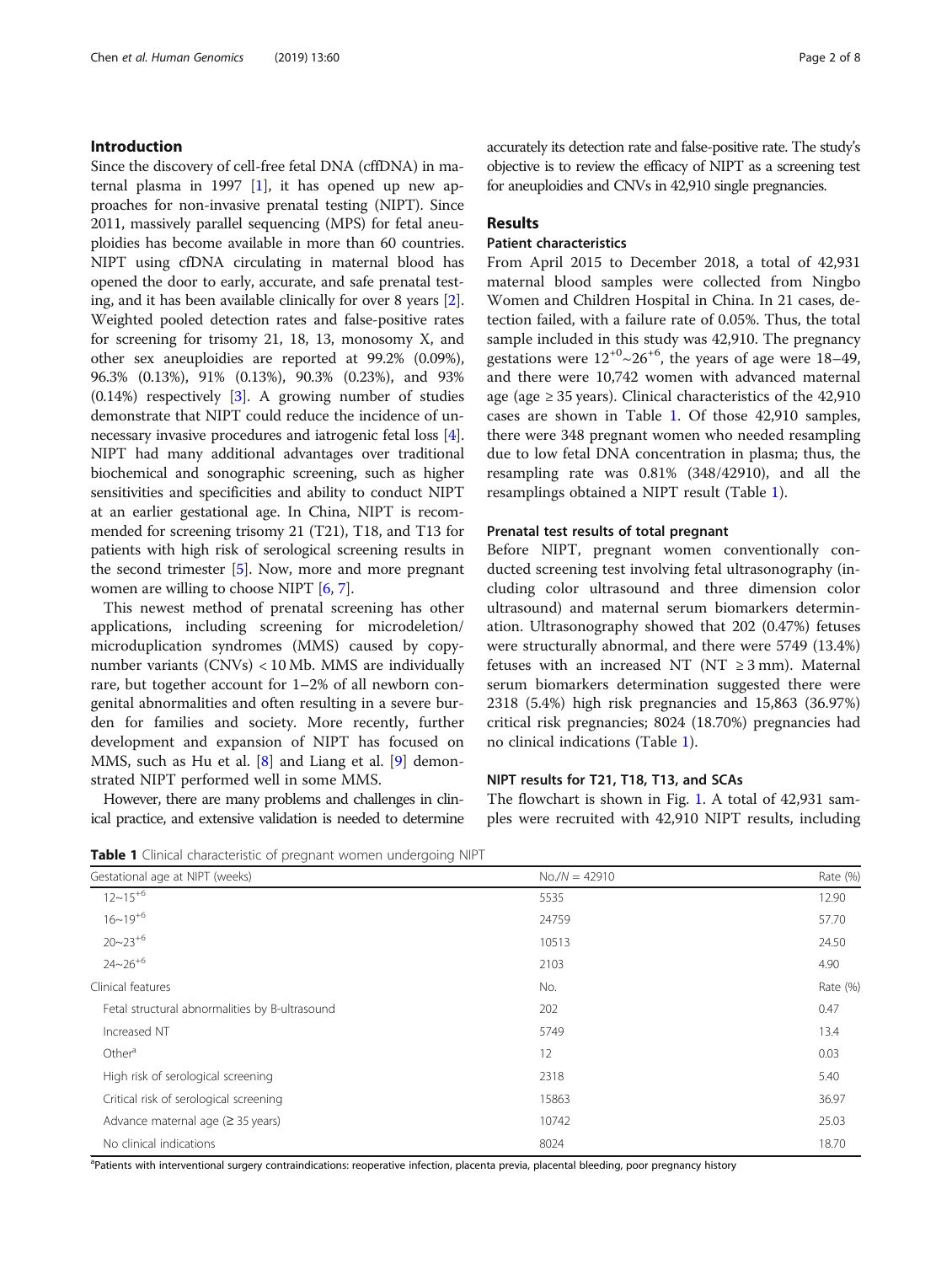<span id="page-2-0"></span>

534 (1.24%) abnormal results. Of these 534 cases, there were 155 of trisomy 21 (T21), 44 of T18, 33 of T13, 147 of sex chromosome abnormalities (SCAs), 46 of other chromosome aneuploidy (except T21, T18, T13, and sex chromosome aneuploidy), and 109 of CNVs.

Karyotype was obtained to verify the abnormal results of the NIPT predictions. The total abnormal results of T21, T18, T13, and SCAs were 379. Of these 379, there were 302 cases underwent prenatal diagnostic testing, which confirmed 161 cases of true positive (103 cases of T21, 17 of T18, 4 of T13, 37 of SCAs) and 141 cases of false positive (FP). Moreover, the positive predictive value (PPV) for each test was assessed. For trisomy 21, the PPV was 79.23%, for trisomy 18, 54.84%, for trisomy 13, 13.79%, and for SCAs, 33.04% (Table [2](#page-3-0) and Fig. 1).

# NIPT results for CNVs and other chromosome aneuploidies

Besides, we have also analyzed the CNVs and other chromosome aneuploidies, because this technology is genome-wide sequencing. The total cases of CNVs abnormal results are 109, including 20 true positive cases, 49 false positive cases, and 50 unverified cases. CNV number and size on each chromosome was assessed. CNVs were categorized into three groups according to length:  $CNVs \leq Mb$ ,  $CNVs$  within 5–10 Mb, and CNVs > 10 Mb. The PPV for each group was also assessed. The total PPV for CNVs was 28.99%. The PPV for CNVs  $\leq$  5 Mb is 20.83%, for CNVs within 5–10 Mb is 50.00%, for CNVs > 10 Mb is 27.27% respectively. The total cases of other chromosome aneuploidy are 46, including 3 true positive, 29 false positive, and 14 unverified cases. The PPV for other chromosome aneuploidy was 9.38%. In other chromosome aneuploidy, Chr7 aneuploidy is the largest group. All of Chr7 aneuploidy predicted by NIPT are trisomy 7, but all verified patients (total number is 9) were confirmed to be false positives (Table [3](#page-3-0) and Table [4\)](#page-4-0).

# Different PPV according to pregnancies characteristics

Different PPVs of NIPT according to pregnancies characteristics are shown in Table [5.](#page-4-0) The total PPV of T21 is 79.23%, the PPV of T21 fetuses in women of advanced maternal age is 89.29%, in high-risk of serological screening group is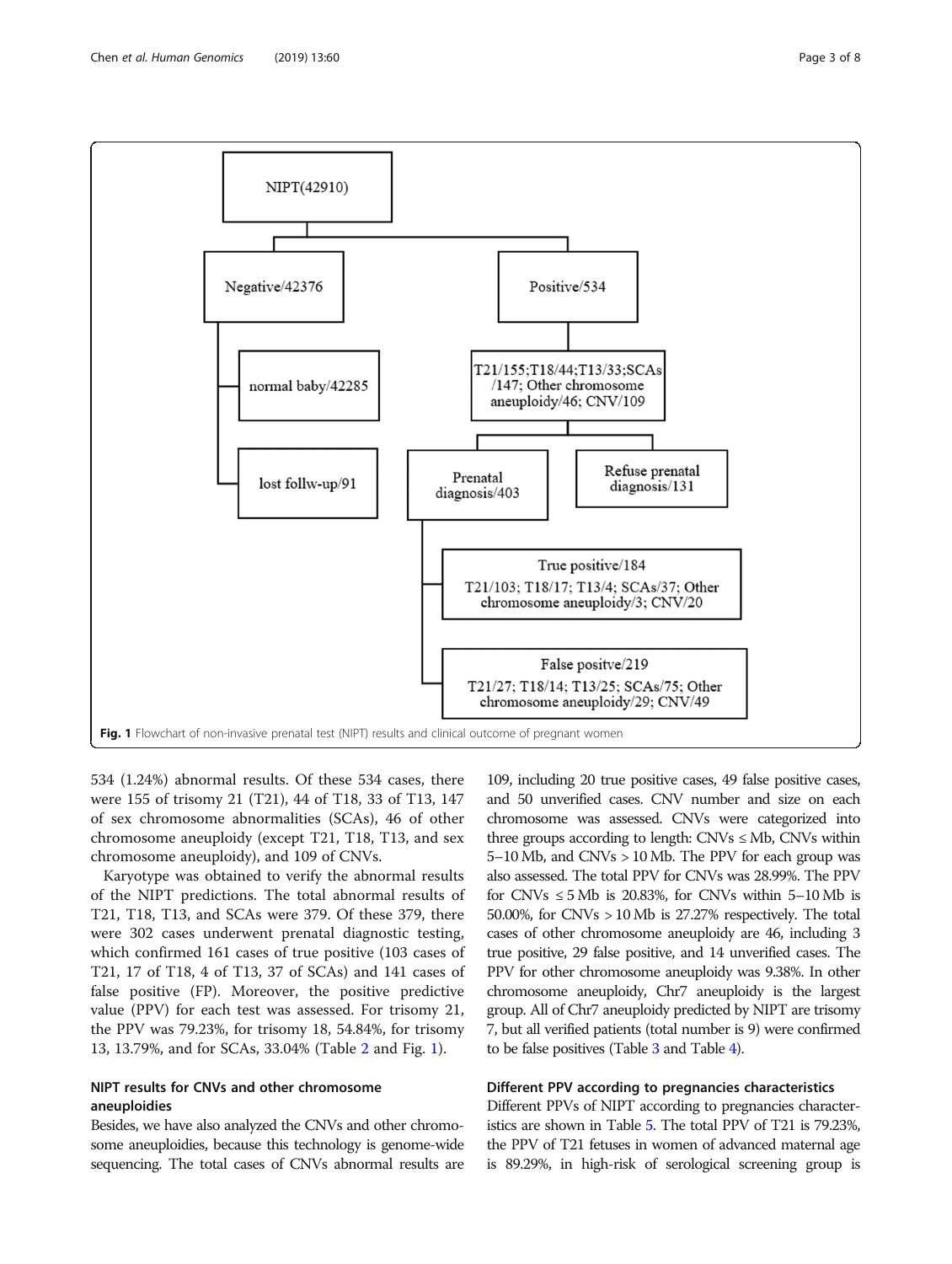| <b>NIPT</b> | Trisomv 21 | Trisomy 18 | Trisomy 13 | SCAs   | Other chromosome aneuploidy | CNVs   | Total  |
|-------------|------------|------------|------------|--------|-----------------------------|--------|--------|
| Positive    | 155        | 44         | 33         | 147    | 46                          | 109    | 534    |
| TP          | 103        |            |            | 37     |                             | 20     | 184    |
| FP          |            | 14         |            |        | 29                          | 49     | 219    |
| <b>PPV</b>  | 79.23%     | 54.84%     | 13.79%     | 33.04% | 9.38%                       | 28.99% | 45.66% |

<span id="page-3-0"></span>Table 2 Performance of non-invasive prenatal testing (NIPT) chromosome aneuploidy

TP true positive, FP false positive, PPV positive predictive value, SCAs sex chromosomal aneuploidies, CNV copy-number variations

86.67%, and in critical risk of serological screening group is 71.74%, and the PPV of NIPT in increased NT group is the highest, which is 100%. Similarly, the PPV in increased NT group is also the highest in predicting SCAs fetuses. It is worth noting that the PPVs of T18 fetuses in fetal structural abnormalities by B-ultrasound group, increased NT group, and high risk of serological screening are all 100%, while in predicting T13 and CNVs in fetuses, the PPV of high risk of serological screening group and fetal structural abnormalities by B-ultrasound group is the highest respectively.

# **Discussion**

NIPT has been widely used for prenatal screening of T21, T18, and T13 in the last few years. But, up to now, it is still lacking large scale clinical studies focused on the efficiency in subchromosomal copy number variations (CNVs), typically less than 5 Mb in size [\[8](#page-6-0), [9\]](#page-6-0). Besides, there are really some concerns on the clinical performance [[10](#page-6-0), [11](#page-6-0)]. Therefore, we hope that the present research including 42,910 cases can provide data support for these issues.

Table 3 The size and number of CNVs and other chromosome aneuploidies on each chromosome

| Chr.             | CNVs length    |                   |                | CNVs                    |                       |                        |                 | Other chromosome aneuploidies |                       |                        |            |
|------------------|----------------|-------------------|----------------|-------------------------|-----------------------|------------------------|-----------------|-------------------------------|-----------------------|------------------------|------------|
|                  | $\leq 5$<br>Mb | Within 5-10<br>Mb | >10<br>Mb      | <b>NIPT</b><br>positive | NIPT true<br>positive | NIPT false<br>positive | Unverified NIPT | positive                      | NIPT true<br>positive | NIPT false<br>positive | Unverified |
| Chr1             | $\circ$        | $\circ$           | $\mathbf{1}$   | $\mathbf{1}$            | $\mathbf{1}$          | $\mathsf{O}\xspace$    | $\mathbf 0$     |                               |                       |                        |            |
| Chr <sub>2</sub> | $\mathbf 0$    | $\mathbf 0$       | $\overline{2}$ | $\overline{2}$          | $\mathbf 0$           | $\overline{2}$         | $\mathbf 0$     | 7                             |                       |                        |            |
| Chr3             | $\mathbf{0}$   | $\mathbf 0$       | $\overline{2}$ | $\overline{2}$          | $\mathbf 0$           | $\mathbf 0$            | $\overline{2}$  | $\overline{2}$                | $\mathbf 0$           | 2                      | 0          |
| Chr4             | $\mathbf{0}$   | 1                 | 2              | 3                       | $\mathbf{1}$          | 2                      | 0               | 1                             | $\mathbf{0}$          | $\circ$                |            |
| Chr5             | $\mathbf{0}$   | 1                 | $\overline{2}$ | 3                       | $\mathbf 0$           | 1                      | $\overline{2}$  | 1                             | 1                     | $\mathbf{0}$           | $\Omega$   |
| Chr6             | $\mathbf 0$    | 1                 | $\circ$        | $\mathbf{1}$            | $\mathbf 0$           | 1                      | $\mathbf 0$     |                               |                       |                        |            |
| Chr7             | 3              | 1                 | 6              | 10                      | $\mathbf{1}$          | 8                      | $\mathbf{1}$    | 14                            | $\mathbf 0$           | 9                      | 5          |
| Chr8             | $\mathbf{1}$   | 1                 | $\overline{4}$ | 6                       | $\mathbf 0$           |                        | 5               | 5                             | $\mathbf{0}$          | 3                      | 2          |
| Chr9             | $\overline{0}$ | $\mathbf 0$       | 4              | 4                       | $\mathbf 0$           | 1                      | 3               | $\overline{2}$                | $\mathbf 0$           | $\mathbf{1}$           |            |
| Chr10 0          |                | $\mathbf 0$       | 3              | 3                       | $\mathsf{O}\xspace$   | 3                      | 0               | 1                             | $\mathbf 0$           | 0                      |            |
| Chr11 0          |                | $\mathbf 0$       | 5              | 5                       | $\mathbf{1}$          | 2                      | $\overline{2}$  | 1                             | $\mathbf{0}$          | $\mathbf{1}$           | $\Omega$   |
| Chr12 $/$        |                | $\sqrt{2}$        |                | $\prime$                | $\prime$              |                        | 7               | 1                             | $\mathbf 0$           | $\mathbf{1}$           | $\Omega$   |
| Chr13 2          |                | 2                 | 4              | 8                       | $\overline{2}$        | 3                      | 3               |                               |                       |                        |            |
| Chr14 0          |                | $\mathbf 0$       | $\overline{2}$ | $\overline{2}$          | 1                     |                        | 0               | 3                             | 0                     | 2                      |            |
| Chr15 2          |                | $\mathbf{1}$      | $\circ$        | 3                       | $\mathbf{1}$          | $\mathbf{1}$           | $\mathbf{1}$    | 2                             | $\mathbf{1}$          | $\overline{1}$         | 0          |
| Chr16 2          |                | $\mathbf 0$       | 1              | 3                       | $\circ$               | 3                      | 0               | 4                             | $\mathbf{0}$          | 4                      | 0          |
| Chr17 3          |                | $\mathbf{1}$      | $\circ$        | $\overline{4}$          | $\mathbf 0$           | 3                      |                 |                               |                       |                        |            |
| Chr18 4          |                | $\overline{2}$    | $\overline{7}$ | 13                      | $\overline{4}$        | 3                      | 6               |                               |                       |                        |            |
| Chr19 /          |                | $\sqrt{2}$        | $\sqrt{2}$     | $\sqrt{2}$              |                       |                        |                 |                               |                       |                        |            |
| Chr20 0          |                | $\mathbf{1}$      | $\overline{2}$ | 3                       | $\mathbf 0$           | 0                      | 3               | 5                             |                       | 3                      |            |
| Chr21 0          |                | 0                 | 1              | 1                       | 1                     | 0                      | 0               |                               |                       |                        |            |
| Chr22 9          |                | $\mathbf 0$       | 5              | 14                      | 2                     | 8                      | 4               | 4                             | 0                     | 2                      | 2          |
| X or<br>Υ        | 11             | 5                 | $\overline{2}$ | 18                      | 5                     | 6                      | 7               |                               |                       |                        | 0          |
| Total            | 37             | 17                | 55             | 109                     | 20                    | 49                     | 40              | 46                            | 3                     | 29                     | 14         |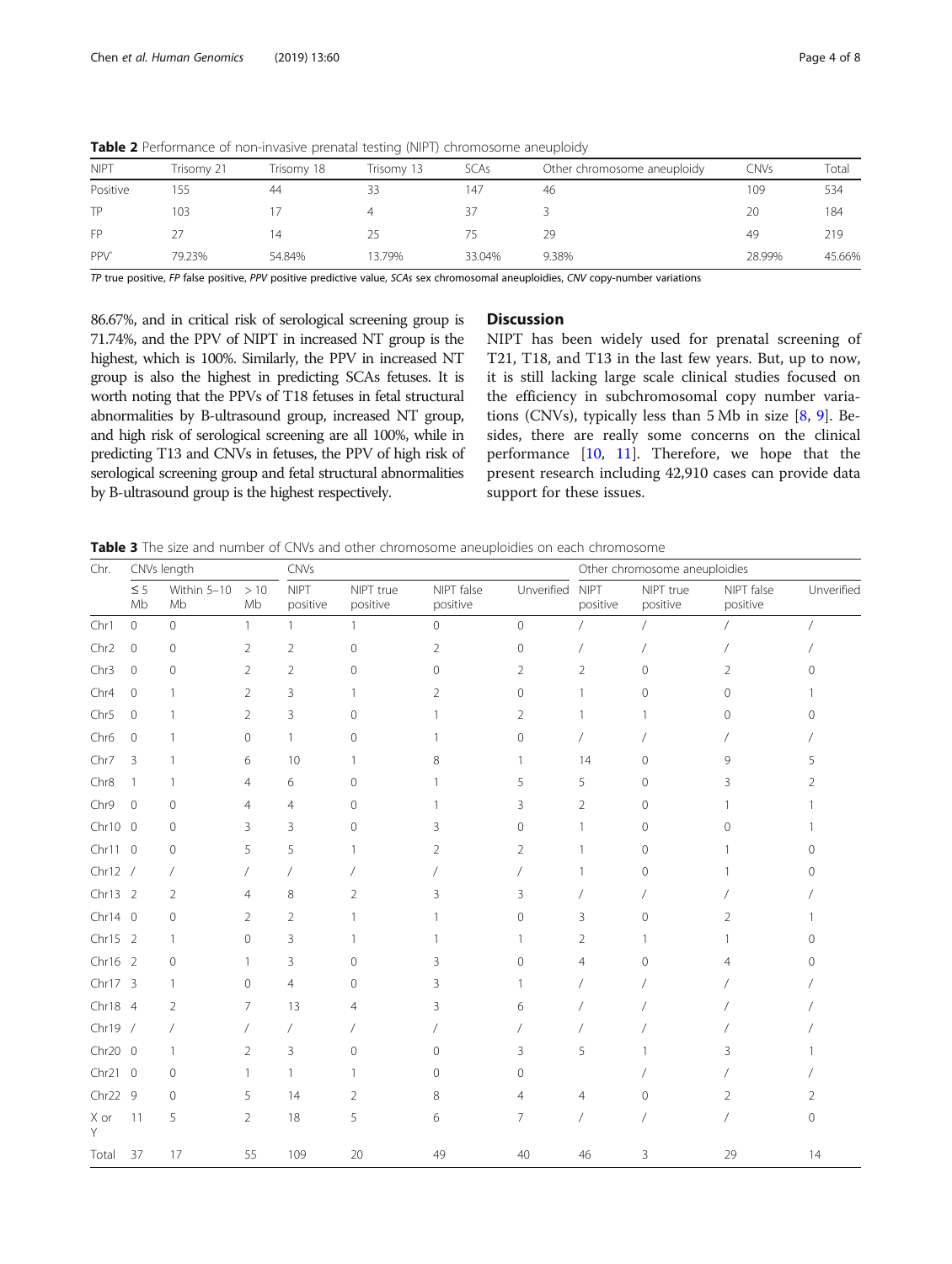<span id="page-4-0"></span>Table 4 The PPVs according to different CNV sizes

| NIPT positive |    |    |    | <b>PPV (%)</b>                                   |
|---------------|----|----|----|--------------------------------------------------|
| 37            | 5. |    |    | 20.83                                            |
| -17           | 6  | 6  |    | 50.00                                            |
| 55            | 9  |    |    | 27.27                                            |
| 109           | 20 | 49 | 40 | 28.99                                            |
|               |    |    |    | TP FP Unverified<br>19 13<br>$\sqrt{5}$<br>24 22 |

We used positive predictive value (PPV) to evaluate NIPT in this study. The PPV for T21 was 79.23%, and for T18, T13; SCAs were 54.84%, 13.79%, 33.04% respectively. Besides, we also analyzed the PPV of other chromosome aneuploidy and CNVs. The PPV for other chromosome aneuploidy was 9.38%, and for CNVs was 28.99%. In several recent studies, the PPV range of T21 was 65–94%, T18 was 47–85%, and T13 was 12–62% [[12](#page-6-0)–[14\]](#page-6-0). Our results fall within this range. Interestingly, the PPV for CNVs was 28.99%, obviously higher than that of T13. Previous clinical validation studies reported a variable performance for detection of specific MMS, with only low to moderate positive predictive values (PPVs) [\[9](#page-6-0)].

Recently, more relaxed guidelines have been suggested whereby screening for MMS can be performed routinely for younger women where microdeletions are more frequent than aneuploidies [\[15](#page-6-0)]. Based on its performance in this retrospective study of over 42,000 pregnancies, NIPT displays the hallmarks of a screening method suitable for MMS caused by CNVs. The PPV for CNVs within 5–10 Mb is the highest (50.00%) in this study, and PPV for CNVs  $\leq$  5 Mb is the lowest (20.83%). In Liang's paper (ref. [\[9](#page-6-0)]), the PPV for CNVs  $> 10$  Mb (32%) and CNVs < 10 Mb (19%) also were low but reasonable, indicating possible sufficient sensitivity and specificity of the test for potential screening of genome-wide fetal CNVs. PPV depends not only on the sensitivity and specificity of the assay, but also on the prevalence of the disease  $[16]$ . The PPV for CNVs < 10 Mb is 31% in this study (data not shown in the table, PPV =  $(5 + 6)/[(5 +$ 

Table 5 Different PPVs according to pregnancies characteristics

 $(6) + (19 + 6)$ ], which is much higher than Liang's paper. In addition, a previous study reported an overall PPV for CNVs of 9.2% [[17](#page-6-0)], and the PPV in our study is much higher than that.

The PPVs for other chromosome aneuploidy were lower at 9.38% and similar to those reported also in Liang's paper (ref. [[9\]](#page-6-0)). The reason is that these aneuploidies are less prevalent and many of them have high rates of confined placental mosaicism (CPM). NIPT is performed using cell-free fetal DNA, and the primary source of cell-fetal DNA in the maternal circulation is thought to be apoptosis of placental cells from the cytotrophoblast  $[18]$  $[18]$ , which is not always representative of the fetus. A situation in which a chromosomal abnormality occurs only in the placenta but not in the fetus is known as CPM [[19](#page-6-0)] where observations of the incidence are around  $1-2\%$  [[20](#page-6-0)]. NIPT is a screening test. For precounseling for NIPT, women who choose should be well informed about the accuracy, reliability, false positive, and false negative rates. For post counseling, in regard to current NIPT guidelines, ACMG is strongly suggested to confirm by invasive prenatal diagnosis for all positive findings [[21\]](#page-6-0). In addition, all women who carried a fetus suspected of having a confirmed pathogenic or likely pathogenic fetal chromosome anomaly were scheduled for a genetic counseling session to discuss pregnancy management options.

We have also made further thought about the different PPV of NIPT according to pregnancies characteristics, and the results in this section need more clinical data support. Different pregnancies characteristics show different PPV, and the PPV of NIPT is the highest for T21 and is much lower for other aneuploidies [[22\]](#page-6-0). Advanced maternal age (usually  $\geq$  35 years) is a high risk factor for T21. So, PPV in advanced maternal age is much higher than no clinical indications group. And PPV in high risk of serological screening group is higher than in critical risk group, which is consistent with Yu's paper [\[23](#page-6-0)],

| <b>TWATE</b> CHILCICITY IS ACCORDING to pregnancies characteristics |                    |                    |                   |                     |                                           |                     |  |  |
|---------------------------------------------------------------------|--------------------|--------------------|-------------------|---------------------|-------------------------------------------|---------------------|--|--|
| Clinical features                                                   | PPV of T21<br>(% ) | PPV of T18<br>(% ) | PPV of T13<br>(%) | PPV of SCAs<br>(% ) | PPV of other chromosome<br>aneuploidy (%) | PPV of CNVs<br>(% ) |  |  |
| Fetal structural abnormalities by B-<br>ultrasound                  | $\mathbf{0}$       | 100                | $\Omega$          | $\Omega$            | 0                                         | 100.00              |  |  |
| Increased NT                                                        | 100                | 100                |                   | 50.00               | 0                                         | 37.50               |  |  |
| Other <sup>a</sup>                                                  |                    |                    |                   |                     |                                           | 0.00                |  |  |
| High risk of serological screening                                  | 86.67              | 100                | 100               | 28.57               | 12.50                                     | 11.11               |  |  |
| Critical risk of serological screening                              | 71.74              | 33.33              | 9.09              | 28.57               | 0                                         | 50.00               |  |  |
| Advanced maternal age $(2 35 \text{ years})$                        | 89.29              | 60.00              | 9.09              | 30.77               | 15.38                                     | 5.26                |  |  |
| No clinical indications                                             | 33.33              | 0                  | 25.00             | 35.71               | 0                                         | 41.67               |  |  |
| Total                                                               | 79.23              | 54.84              | 13.79             | 33.04               | 9.09                                      | 28.99               |  |  |

"/" indicates no data

<sup>a</sup>Patients with interventional surgery contraindications: reoperative infection, placenta previa, placental bleeding, poor pregnancy history.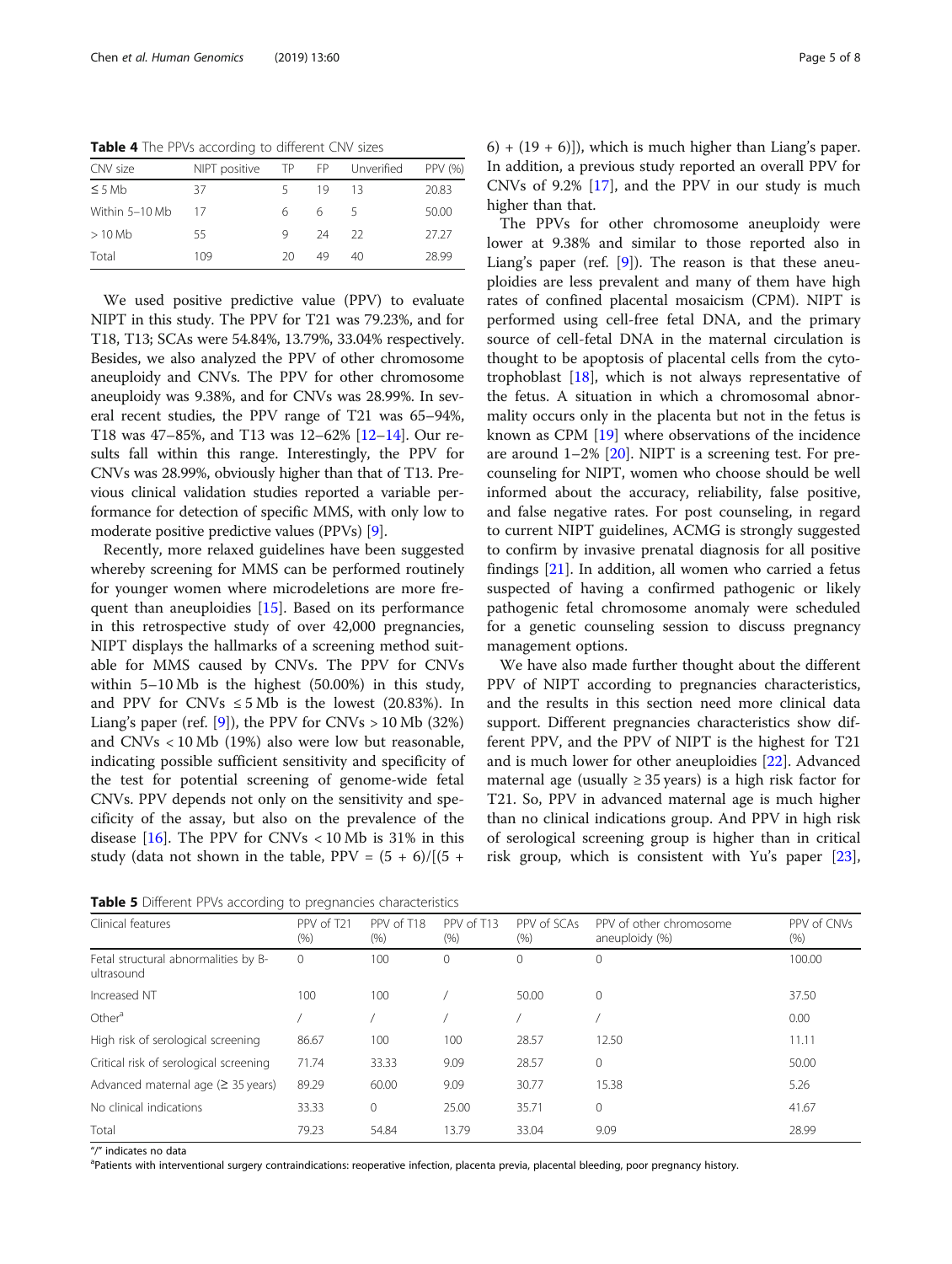while advanced maternal age may not be a risk indication for T18 and T13. Similarly, unlike aneuploidy, the most common CNVs are not related to maternal age, so the PPV for advanced maternal age does not show a higher value.

CNVs have become increasingly recognized as significant contributors to human diseases [[24](#page-6-0)], which are present in approximately 1.7% of all structurally normal pregnancies [[25](#page-6-0)]. Chromosomal microarray analysis (CMA) is a powerful tool for the detection of invisible small chromosomal deletions or duplications and was recommended as a first-tier diagnostic tool for some patients with well-defined syndromes [[26](#page-6-0), [27](#page-6-0)]. However, CMA has many limitations. Because sampling of CMA requires invasive testing and invasive test are associated with risk [[28\]](#page-6-0), such as miscarriage, abortion, and intrauterine infection [[29\]](#page-7-0), or because it may identify variants of uncertain significance, some women may decline it. It has shown that NIPT detected subchromosomal copynumber variants (CNVs) performed well in some MMS [[30\]](#page-7-0), and in recent years, there have been quite a few reports on NIPT expanded for MMS [\[8](#page-6-0), [9,](#page-6-0) [31](#page-7-0)]. But, NIPT is a screening test, there still a need for clinical validation on its accurate detection rates and false positive rates with a large number of clinical samples.

In the present study, follow-up is for negative results. According to the guideline of National Health Commission of the People's Republic of China, follow-up began at week 12 after delivery. Follow-up content should include the pregnancy outcomes of the subjects and the health of the newborn. The main follow-up content for newborn is whether the newborn is a T21 or T18 or T13 patient. Our follow-up began from 3 months after birth and strictly followed the national guideline in this study. At the time of follow-up, parents complained of neonatal with birth defects should go further genetic diagnosis. Besides, for CNVs, we have discussed the positive results, and we hope this study could provide validation for NIPT as a screening test for aneuploidies and CNVs.

# Conclusion

In conclusion, this study involved a large prospective group of pregnant women with different clinical characters. The data have potential significance in demonstrating the usefulness of NIPT profiling not only for common whole chromosome aneuploidies but also for CNVs. However, this newest method is still in its infancy for CNVs. There is still a need for clinical validation studies with accurate detection rates and false positive rates in clinical practice.

# Materials and methods

#### Patients

Pregnant women were collected consecutively. From April 2015 to December 2018, pregnant women who

came to Ningbo Women and Children Hospital for prenatal examination were recruited. A total of 42,910 pregnant women were recruited. Prior to blood sampling, a signed consent form was obtained from each participant. Inclusion criteria were as follows: (1) pregnancy gestation period between  $12^{+0} \sim 26^{+6}$ , (2) single pregnancy, and (3) body mass index (BMI) < 100. Exclusion criteria were as follows: (1) pregnant women with chromosomal abnormalities, (2) multiple pregnancy, (3) pregnant women who have received stem cell therapy and transplant surgery, (4) received allogeneic blood products within 1 year, and (5) received immunotherapy within 4 weeks.

# Serological screening and ultrasonography

We used combined first trimester screening from 11 weeks to  $13^{+6}$  weeks, and serological screening test was detected: the concentrations of AFP, free bHCG, and free E3 were detected by time-resolved immunofluorescence assay. NT was measured by a trained sonographer according to the Fetal Medicine Foundation protocol [[32\]](#page-7-0). The risk values were calculated by Lifecycle software (4.0): high risk, T21 > 1/300, T18 > 1/350; intermediate risk, T21 1/300 to 1/1000, T18 1/350 to 1/1000; defining maternal age (AMA), maternal age  $\geq$  35 years [[23\]](#page-6-0); and defining NT  $\geq$  3 mm as increased NT [[33\]](#page-7-0).

#### **Sequencing**

Maternal peripheral blood (5 ml) was collected in an ethylenediaminetetraacetic acid (EDTA) tube at a gestational age of  $12^{+0}$  to  $26^{+6}$  weeks. The blood sample was stored at  $4^{\circ}$ C immediately after collection. Plasma was isolated within 8 h with a two-step centrifugation protocol according to the previous description (ref. [\[6](#page-6-0)]). The cell-free DNA extraction, library construction, sequencing, and bioinformatics analysis were performed according to the previous study (ref. [\[6\]](#page-6-0)). High-throughput sequencing of fetal-free DNA fragments uses JingXin BioelectronSeq 4000 System (CFDA registration permit NO. 20153400309) semiconductor sequencer. Sequencing reads were filtered and aligned to the human reference genome (hg19). A combined GC correction and Zscore testing methods were used to identify fetal autosomal aneuploidy. Here, each chromosome with an absolute value of the Z-score greater than 3 was marked with chromosome aneuploidies or microdeletions/microduplications.

#### Karyotype analysis and amniotic fluid puncture

Women with positive NIPT results were recommended to receive karyotype analysis in amniotic fluid for further validation. The amniotic fluid puncture was performed as routinely described. The karyotype analysis was performed according to the International System for Human Cytogenetic Nomenclature guidelines [\[34](#page-7-0)].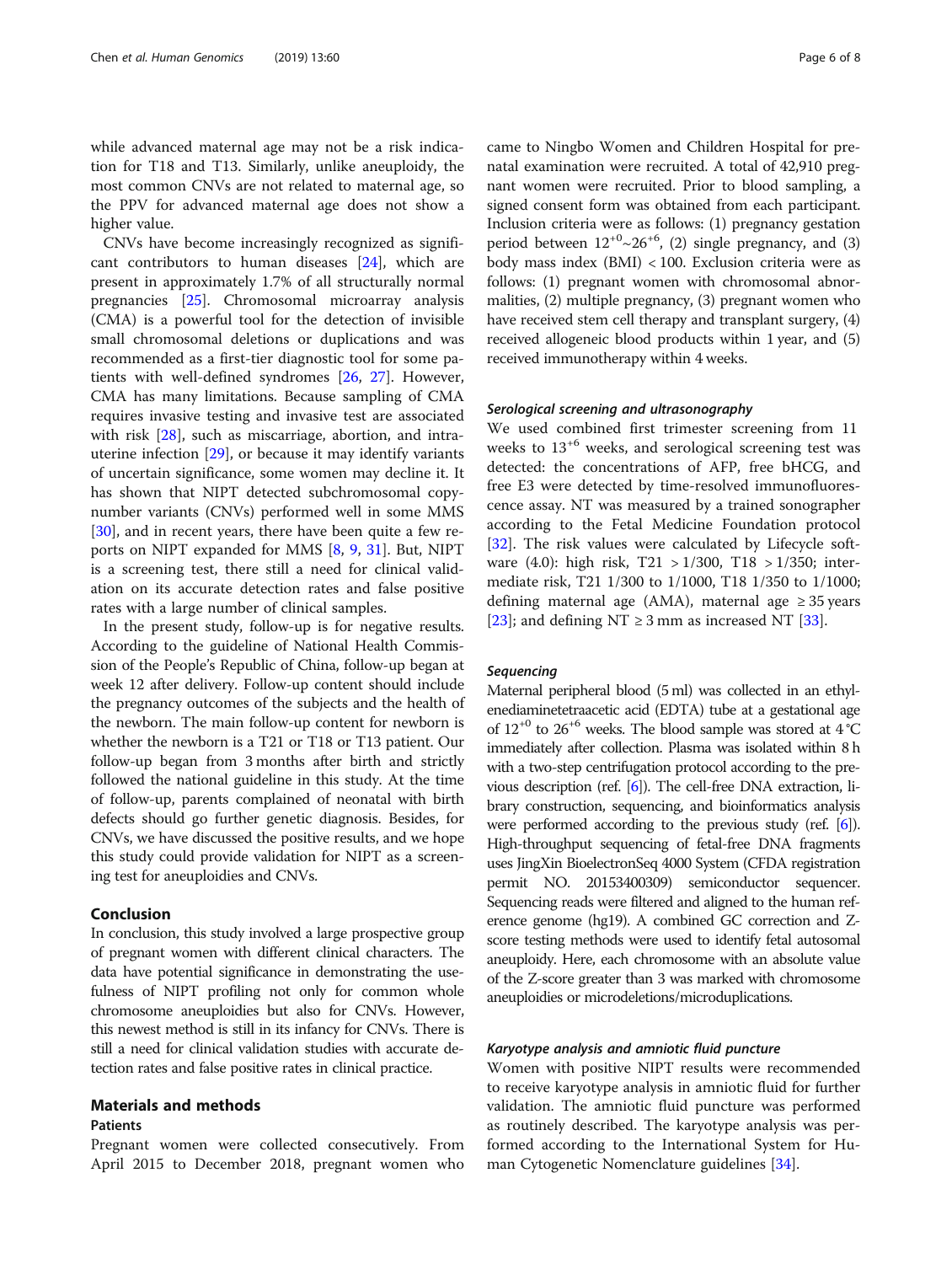# <span id="page-6-0"></span>Follow-up for negative cases

Follow-up investigation was performed to NIPT negative cases. According to the guideline of National Health Commission of the People's Republic of China, follow-up began at week 12 after delivery. Follow-up content should include the pregnancy outcomes of the subjects and the health of the newborn. The main follow-up content for newborn is whether the newborn is a T21 or T18 or T13 patient. Our follow-up began from 3 months after birth and strictly followed the national guideline in this study. At the time of follow-up, parents complained of neonatal with birth defects should go further genetic diagnosis. Patients lost to follow-up were excluded from the analysis.

# Statistical analysis

Statistical analysis was used SPSS 20.0 software. Measurement data were expressed as mean  $\pm$  standard deviation (x ± SD), count data adoption rate (%), and positive predictive value = true positive number/all positive cases.

#### Abbreviations

cfDNA: Cell-free DNA; CMA: Chromosomal microarray analysis; CNVs: Copynumber variants; MMS: Microdeletion/microduplication syndromes; NIPT: Non-invasive prenatal testing; NT: Nuchal translucency; PPV: Positive predictive value

#### Acknowledgements

Not available.

#### Authors' contributions

All authors have materially participated in the study and manuscript preparation. YC, QY, and XM collected all clinical data and carried out all the molecular genetic analyses. WL participated in the data analysis and drafted the manuscript. MH participated in the molecular genetic analyses. WL designed the work and drafted and revised the manuscript. All authors have approved the final article.

#### Funding

Zhejiang Medical and Health Science and Technology Plan Project (No. 2018KY720)

#### Availability of data and materials

The datasets used and/or analyzed during the current study are available from the corresponding author on reasonable request.

#### Ethics approval and consent to participate

This study was approved by the Ethics Committee of Ningbo Women and Children Hospital.

#### Consent for publication

The authors declare that they have no competing interests and the patients in this case report had provided their consent for publication.

#### Competing interests

The authors declare that they have no competing interests.

#### Author details

<sup>1</sup>Ningbo Women and Children Hospital, No.339, Liuting Street, Haishu District Ningbo, Ningbo 315010, China. <sup>2</sup>CapitalBio Technology Inc., Beijing 101111, China. <sup>3</sup>Beijing CapitalBio Medical Laboratory, Beijing 101111, China.

#### References

- 1. Lo, Y.M., et al., Presence of fetal DNA in maternal plasma and serum. 1997. 350(9076): p. 485-487.
- 2. Minear, M.A., et al., Global perspectives on clinical adoption of NIPT. 2015. 35(10): p. 959-967.
- 3. Gil, M.M., et al., Analysis of cell-free DNA in maternal blood in screening for fetal aneuploidies: updated meta-analysis. 2015. 45(3): p. 249-266.
- 4. Zhang, H., et al., Non-invasive prenatal testing for trisomies 21, 18 and 13: clinical experience from 146,958 pregnancies. 2015. 45(5): p. 530-538.
- 5. McCullough RM, et al. Non-invasive prenatal chromosomal aneuploidy testing- clinical experience: 100,000 clinical samples. PLoS One. 2014;9(10):e109173.
- 6. Hu, H., et al., Clinical experience of non-invasive prenatal chromosomal aneuploidy testing in 190,277 Patient Samples. 2016. 16(8): p. -.
- 7. Mccullough, R.M., et al., Non-invasive prenatal chromosomal aneuploidy testing - clinical experience: 100,000 Clinical Samples. 2014. 9(10): p. e109173.
- 8. Hu, H., et al., Noninvasive prenatal testing for chromosome aneuploidies and subchromosomal microdeletions/microduplications in a cohort of 8141 single pregnancies. 2019. 13(1): p. 14.
- 9. Liang D, et al. Clinical utility of noninvasive prenatal screening for expanded chromosome disease syndromes. Genet Med. 2019.
- 10. Rose NC, Benn P, Milunsky A. Current controversies in prenatal diagnosis 1: should NIPT routinely include microdeletions/microduplications? Prenat Diagn. 2016;36(1):10–4.
- 11. Evans, M.I., et al., Noninvasive prenatal screening or advanced diagnostic testing: caveat emptor. 2016. 215(3): p. 298-305.
- 12. Neofytou MC, et al. Targeted capture enrichment assay for non-invasive prenatal testing of large and small size sub-chromosomal deletions and duplications. PLoS One. 2017;12(2):e0171319.
- 13. Yaron Y, et al. Current status of testing for microdeletion syndromes and rare autosomal trisomies using cell-free DNA technology. Obstet Gynecol. 2015;126(5):1095–9.
- 14. Mary E, et al. Cell-free DNA analysis for noninvasive examination of trisomy. N Engl J Med. 2015;372:1589–97.
- 15. Verma, I.C., R. Dua-Puri, and S.J.J.o.F.M. Bijarnia-Mahay, ACMG 2016 update on noninvasive prenatal testing for fetal aneuploidy: implications for India. 2017. 4(1): p. 1-6.
- 16. Lutgendorf, M.A., et al., Noninvasive prenatal testing: limitations and unanswered questions. 2014. 16(4): p. 281-285.
- 17. Schwartz, S., et al., clinical experience of laboratory follow-up with noninvasive prenatal testing using cell-free DNA and positive microdeletion results in 349 cases. 2018.
- 18. Tjoa, M.L., et al., Trophoblastic oxidative stress and the release of cell-free feto-placental DNA. 2006. 169(2): p. 400-404.
- 19. Mardy, A. and R.J.J.A.J.o.M.G.P.C.S.i.M.G. Wapner, Confined placental mosaicism and its impact on confirmation of NIPT results. 2016. 172(2): p. 118-122.
- 20. Grati, F.R., et al., Fetoplacental mosaicism: potential implications for false-positive and false-negative noninvasive prenatal screening results. 2014. 16(8): p. 620.
- 21. Gregg, A.R., et al., Noninvasive prenatal screening for fetal aneuploidy, 2016 update: a position statement of the American College of Medical Genetics and Genomics. 2016. 18(10): p. 1056-1065.
- 22. Norton ME. et al. Cell-free DNA analysis for noninvasive examination of trisomy. 2015;372(17):1589–97.
- 23. Yu, B., et al., Overall evaluation of the clinical value of prenatal screening for fetal-free DNA in maternal blood. 2017. 96(27): p. e7114.
- 24. Girirajan, S., C.D. Campbell, and E.E.J.A.R.o.G. Eichler, Human copy number variation and complex genetic disease. 2011. 45(1): p. 203-226.
- 25. Wapner RJ, et al. Chromosomal microarray versus karyotyping for prenatal diagnosis. N Engl J Med. 2012;367(23):2175–84.
- 26. Miller, D.T., et al., Consensus statement: chromosomal microarray is a firsttier clinical diagnostic test for individuals with developmental disabilities or congenital anomalies. 2010. 86(5): p. 749-764.
- 27. Melanie, M. and H.J.G.i.M. Louanne, Array-based technology and recommendations for utilization in medical genetics practice for detection of chromosomal abnormalities. 2010. 12(11): p. 742-745.
- 28. Niederstrasser, S.L., et al., Fetal loss following invasive prenatal testing: a comparison of transabdominal chorionic villus sampling, transcervical chorionic villus sampling and amniocentesis. 2016. 37(S 01).